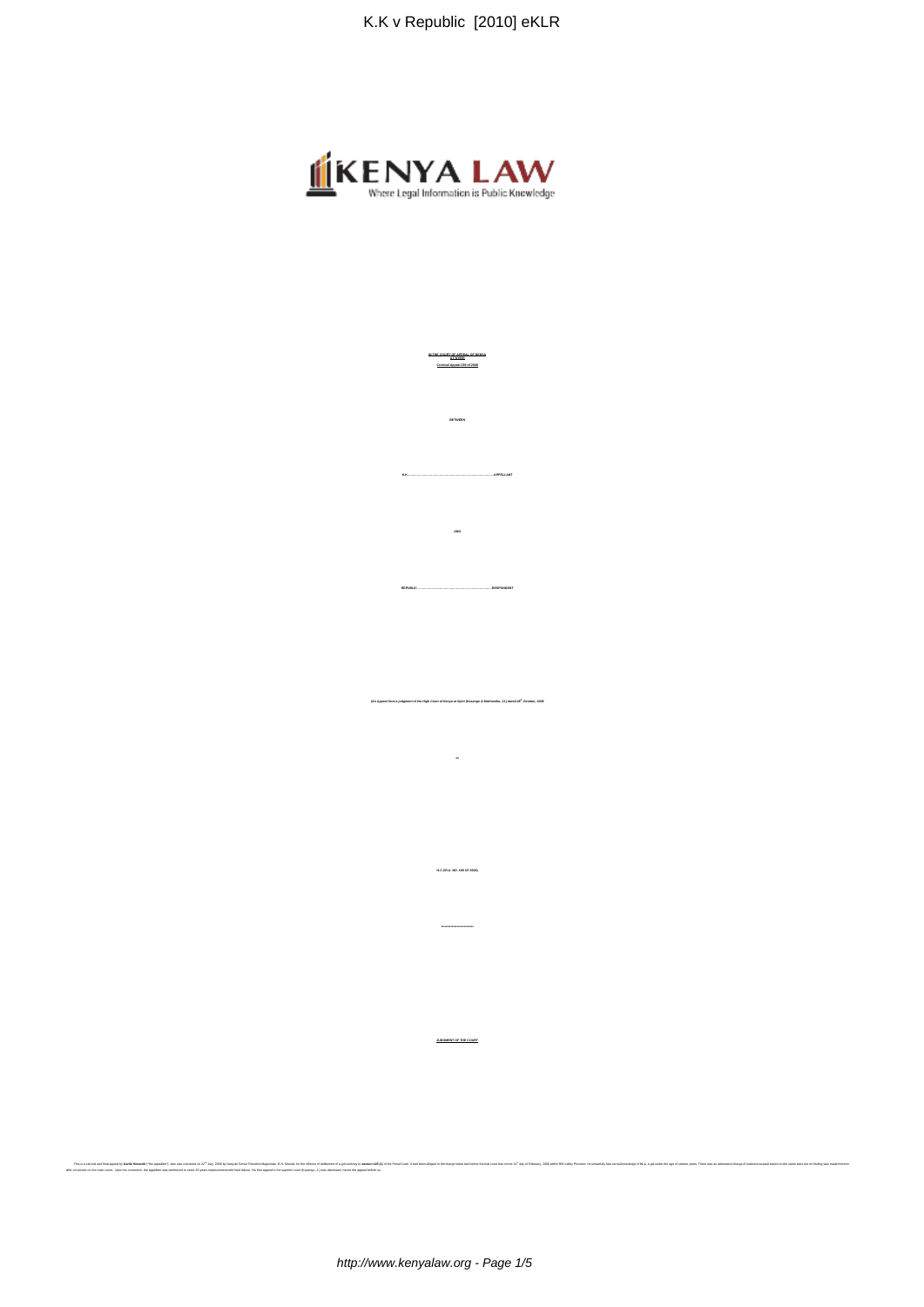| The appellant hau been compenseried by counsel froughout and it is understandin from the the the form of the content of the fire of the counter in the content of the technical materials in the content of the transfer of th                                                                                                                                                                                                                                                                                       |  |
|----------------------------------------------------------------------------------------------------------------------------------------------------------------------------------------------------------------------------------------------------------------------------------------------------------------------------------------------------------------------------------------------------------------------------------------------------------------------------------------------------------------------|--|
| is such findings - see for example <b>M Riumpu v Republic (1983) KLR 455</b> and Kaingo v Republic (1982) KLR 213.                                                                                                                                                                                                                                                                                                                                                                                                   |  |
|                                                                                                                                                                                                                                                                                                                                                                                                                                                                                                                      |  |
|                                                                                                                                                                                                                                                                                                                                                                                                                                                                                                                      |  |
|                                                                                                                                                                                                                                                                                                                                                                                                                                                                                                                      |  |
|                                                                                                                                                                                                                                                                                                                                                                                                                                                                                                                      |  |
|                                                                                                                                                                                                                                                                                                                                                                                                                                                                                                                      |  |
| The concurrent facts entablished by the ten const below was that the complainent / [Phe complainent] yas a 13 % yaw old gel aircolor face for a mater in a mater in the appelature in a material of the complaint and it and t<br>antioid far be would give ber some money to take to her parents, and offered to excort her. Along the way near some cheer, the appellant pulled her and is told here in the wanted to have asse with her. He pushed her into t                                                     |  |
|                                                                                                                                                                                                                                                                                                                                                                                                                                                                                                                      |  |
|                                                                                                                                                                                                                                                                                                                                                                                                                                                                                                                      |  |
|                                                                                                                                                                                                                                                                                                                                                                                                                                                                                                                      |  |
|                                                                                                                                                                                                                                                                                                                                                                                                                                                                                                                      |  |
|                                                                                                                                                                                                                                                                                                                                                                                                                                                                                                                      |  |
| ant then went home and reported the incident to her mother, \$.1 (PVIT) and her father, \$.1 (PVIT). They in turn reported the matter at N Police Station where PC. Paul Kardaki (PVIT) organized for the economistion and treat<br>The cor<br>ration and treatment was carried out by Dr. Walter Kayaywa (PW4) at Nanyuki District Hospital. On medical examination the doctor found a whitish vaginal discharge and also lacens<br>lons on the labia. A vaginal swab was taken and it revealed yeast cells and pus |  |
| ined gram positive cocol. It was proof that the complainant had a venereal infector and his opinion was that ahe had sexual intercourse. The appellant was arrested on the same day and changed with the offence stated earlie                                                                                                                                                                                                                                                                                       |  |
|                                                                                                                                                                                                                                                                                                                                                                                                                                                                                                                      |  |
|                                                                                                                                                                                                                                                                                                                                                                                                                                                                                                                      |  |
|                                                                                                                                                                                                                                                                                                                                                                                                                                                                                                                      |  |
|                                                                                                                                                                                                                                                                                                                                                                                                                                                                                                                      |  |
| When the appellant was put on his defence the denied the offence in into and specifically devies that the completent had ever lied at with in [] Ranch, His komed PWL?, the completenant's modes of the hard paper since th                                                                                                                                                                                                                                                                                          |  |
|                                                                                                                                                                                                                                                                                                                                                                                                                                                                                                                      |  |
|                                                                                                                                                                                                                                                                                                                                                                                                                                                                                                                      |  |
|                                                                                                                                                                                                                                                                                                                                                                                                                                                                                                                      |  |
|                                                                                                                                                                                                                                                                                                                                                                                                                                                                                                                      |  |
|                                                                                                                                                                                                                                                                                                                                                                                                                                                                                                                      |  |
| thiliy appreciated that there was no eye witness the different the distant and that content and in a medicial or the constant and the medicial middle on the constantion of the wideoca in the medical the explanative order t                                                                                                                                                                                                                                                                                       |  |
|                                                                                                                                                                                                                                                                                                                                                                                                                                                                                                                      |  |
|                                                                                                                                                                                                                                                                                                                                                                                                                                                                                                                      |  |
|                                                                                                                                                                                                                                                                                                                                                                                                                                                                                                                      |  |
|                                                                                                                                                                                                                                                                                                                                                                                                                                                                                                                      |  |
| "The complainant was defiled. She gave a consistent account of what the accused did and how he threatened her if she screamed.                                                                                                                                                                                                                                                                                                                                                                                       |  |
|                                                                                                                                                                                                                                                                                                                                                                                                                                                                                                                      |  |
|                                                                                                                                                                                                                                                                                                                                                                                                                                                                                                                      |  |
|                                                                                                                                                                                                                                                                                                                                                                                                                                                                                                                      |  |
|                                                                                                                                                                                                                                                                                                                                                                                                                                                                                                                      |  |
|                                                                                                                                                                                                                                                                                                                                                                                                                                                                                                                      |  |
|                                                                                                                                                                                                                                                                                                                                                                                                                                                                                                                      |  |
|                                                                                                                                                                                                                                                                                                                                                                                                                                                                                                                      |  |
| d coget. She did not report anyone else had deliked her and insisted it was the accused. I had no research doubt her and ivan surfailed that are surguaring the truth. She knew the accused wall. Her evidence that also corro                                                                                                                                                                                                                                                                                       |  |
|                                                                                                                                                                                                                                                                                                                                                                                                                                                                                                                      |  |
|                                                                                                                                                                                                                                                                                                                                                                                                                                                                                                                      |  |
|                                                                                                                                                                                                                                                                                                                                                                                                                                                                                                                      |  |
|                                                                                                                                                                                                                                                                                                                                                                                                                                                                                                                      |  |
|                                                                                                                                                                                                                                                                                                                                                                                                                                                                                                                      |  |
|                                                                                                                                                                                                                                                                                                                                                                                                                                                                                                                      |  |
|                                                                                                                                                                                                                                                                                                                                                                                                                                                                                                                      |  |
|                                                                                                                                                                                                                                                                                                                                                                                                                                                                                                                      |  |
|                                                                                                                                                                                                                                                                                                                                                                                                                                                                                                                      |  |
|                                                                                                                                                                                                                                                                                                                                                                                                                                                                                                                      |  |
|                                                                                                                                                                                                                                                                                                                                                                                                                                                                                                                      |  |
|                                                                                                                                                                                                                                                                                                                                                                                                                                                                                                                      |  |
|                                                                                                                                                                                                                                                                                                                                                                                                                                                                                                                      |  |
|                                                                                                                                                                                                                                                                                                                                                                                                                                                                                                                      |  |
| pled the complainant's evidence and the medical evidence as supportive of it, thus rendering the appellant's defence false and useless.                                                                                                                                                                                                                                                                                                                                                                              |  |
|                                                                                                                                                                                                                                                                                                                                                                                                                                                                                                                      |  |
|                                                                                                                                                                                                                                                                                                                                                                                                                                                                                                                      |  |
|                                                                                                                                                                                                                                                                                                                                                                                                                                                                                                                      |  |
|                                                                                                                                                                                                                                                                                                                                                                                                                                                                                                                      |  |
| As attend earlier, the tree grounds of appart intend by the appellent in its home-made memorandum generally complete about the findings begins the need to the net content of the appellent contended seas conticing and incom                                                                                                                                                                                                                                                                                       |  |
| Criminal Procedure code.                                                                                                                                                                                                                                                                                                                                                                                                                                                                                             |  |
|                                                                                                                                                                                                                                                                                                                                                                                                                                                                                                                      |  |
|                                                                                                                                                                                                                                                                                                                                                                                                                                                                                                                      |  |
|                                                                                                                                                                                                                                                                                                                                                                                                                                                                                                                      |  |
|                                                                                                                                                                                                                                                                                                                                                                                                                                                                                                                      |  |
| We have examined the record and continued that indeed that individual taid cost of the inquage used when the appape uned in appape und in February, 2006. The appaper in cost for pape and individual toware, pleaded not gali                                                                                                                                                                                                                                                                                       |  |
| rist Bat that was the oriy fine in the staff in the most is clear that when the initi commend on o <sup>4</sup> April, 2006 there was an interpretic in Massa language, one "Margang" in addition to in court clear "Manustic County sha                                                                                                                                                                                                                                                                             |  |
|                                                                                                                                                                                                                                                                                                                                                                                                                                                                                                                      |  |
|                                                                                                                                                                                                                                                                                                                                                                                                                                                                                                                      |  |
|                                                                                                                                                                                                                                                                                                                                                                                                                                                                                                                      |  |
|                                                                                                                                                                                                                                                                                                                                                                                                                                                                                                                      |  |
|                                                                                                                                                                                                                                                                                                                                                                                                                                                                                                                      |  |
| raily the appellent asked this Court to look at the issue of sentence which in his view was harsh and excessive. On the other hand learned Principal State Coursel Mr. Kaigai submitted that it was a lawful sentence which th                                                                                                                                                                                                                                                                                       |  |
|                                                                                                                                                                                                                                                                                                                                                                                                                                                                                                                      |  |
|                                                                                                                                                                                                                                                                                                                                                                                                                                                                                                                      |  |
|                                                                                                                                                                                                                                                                                                                                                                                                                                                                                                                      |  |
|                                                                                                                                                                                                                                                                                                                                                                                                                                                                                                                      |  |
| Mr. Keigei is, of course, right that this Cost, on a necost sposs), has no juitablish to e-exercise a landal annion on the complaint of an appelare that it as appelare that it as import of anciens in the import of median o                                                                                                                                                                                                                                                                                       |  |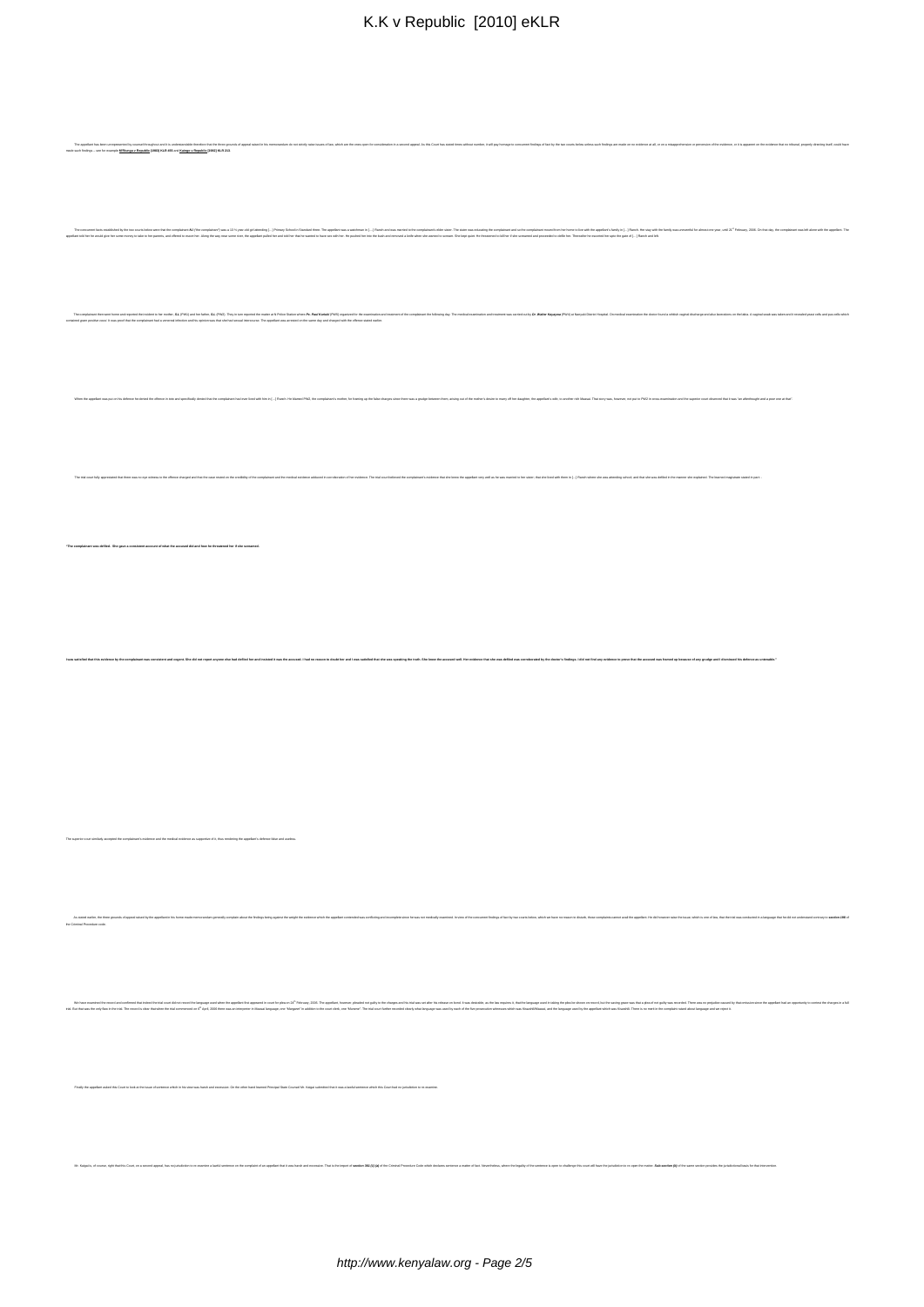| K.K v Republic [2010] eKLR                                                                                                                                                                                                                                                                                                                      |
|-------------------------------------------------------------------------------------------------------------------------------------------------------------------------------------------------------------------------------------------------------------------------------------------------------------------------------------------------|
|                                                                                                                                                                                                                                                                                                                                                 |
|                                                                                                                                                                                                                                                                                                                                                 |
|                                                                                                                                                                                                                                                                                                                                                 |
|                                                                                                                                                                                                                                                                                                                                                 |
| olic. Criminal Appeal No. 130/2007 (ur) where the appellant was charged under similar provisions of the Penal Code for d<br>the age of 16 years. We may reproduce in extenso what this Cour                                                                                                                                                     |
|                                                                                                                                                                                                                                                                                                                                                 |
| ded by Legal Notice No. 5/2003 attracts a maximum sentence of life imprisonment with hand labour. That is the same sentence (save for hard labour) provided for committing the offerce "with a child aged eleven years or less                                                                                                                  |
|                                                                                                                                                                                                                                                                                                                                                 |
|                                                                                                                                                                                                                                                                                                                                                 |
|                                                                                                                                                                                                                                                                                                                                                 |
| its an offence of defilement with a child aged eleven years or less shall upon conviction be sentenced to impriso                                                                                                                                                                                                                               |
|                                                                                                                                                                                                                                                                                                                                                 |
|                                                                                                                                                                                                                                                                                                                                                 |
|                                                                                                                                                                                                                                                                                                                                                 |
| logically be so since the succeeding materakon (2) and if y showing for pushing in the state of the second technology of the second state of the second state of the second in the second state of all conventions of all conv<br>end eighteen years" respectively provide for minimum sentences of impriso<br>nent for a term of "not less the |
|                                                                                                                                                                                                                                                                                                                                                 |
|                                                                                                                                                                                                                                                                                                                                                 |
|                                                                                                                                                                                                                                                                                                                                                 |
| a here was committed one year before the Sexual Offences Act 2006 came into force. The law governing the offence was in section 145(1) of the Penal Code as amended by the Criminal Law (Am<br>ent) Act. NO. 5/2002                                                                                                                             |
|                                                                                                                                                                                                                                                                                                                                                 |
|                                                                                                                                                                                                                                                                                                                                                 |
|                                                                                                                                                                                                                                                                                                                                                 |
| 45. (1) Any person who unlawfully and camally knows any girl under the age of sixteen years is guilty of a felony and is liable to impriso                                                                                                                                                                                                      |
|                                                                                                                                                                                                                                                                                                                                                 |
|                                                                                                                                                                                                                                                                                                                                                 |
|                                                                                                                                                                                                                                                                                                                                                 |
|                                                                                                                                                                                                                                                                                                                                                 |
| The difference between the original section and the amendent in that the section in the test in the testion is the section in the section of the section of the section is the section of the section is the section of the te                                                                                                                  |
|                                                                                                                                                                                                                                                                                                                                                 |
|                                                                                                                                                                                                                                                                                                                                                 |
|                                                                                                                                                                                                                                                                                                                                                 |
| the examining the legal debate in various jurisdictions relating to "life imprisonment" and "minimum sentences" and noting the diversity in their application, the Court continued:                                                                                                                                                             |
|                                                                                                                                                                                                                                                                                                                                                 |
| 'Ar in so my light may be a state of the man of the state of the man of the state of the state of the state of the state of the state of the state of the state of the state of the state of the state of the state of the sta                                                                                                                  |
|                                                                                                                                                                                                                                                                                                                                                 |
|                                                                                                                                                                                                                                                                                                                                                 |
|                                                                                                                                                                                                                                                                                                                                                 |
|                                                                                                                                                                                                                                                                                                                                                 |
|                                                                                                                                                                                                                                                                                                                                                 |
|                                                                                                                                                                                                                                                                                                                                                 |
| We superchily sciege it to it massing in this case with the word interest with the ancience of "25 years with hor Mobil analyzead case in the popular and coder the abstract and inperfect and in the model ancience and inte                                                                                                                   |
|                                                                                                                                                                                                                                                                                                                                                 |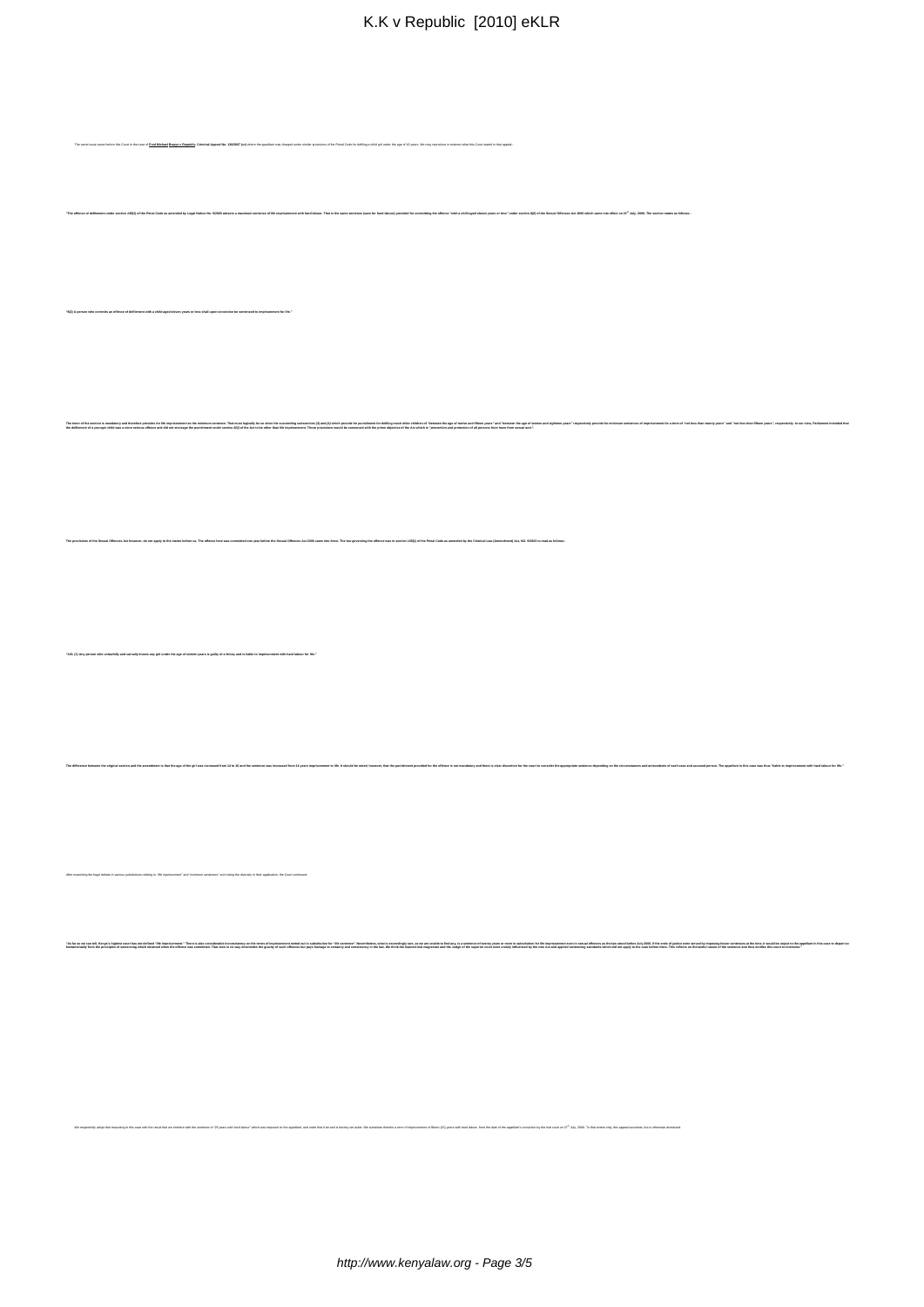I certify that this is a true copy of the original .

## **DEPUTY REGISTRAR**

Orders accordingly.

**J.E. GICHERU**

**CHIEF JUSTICE**

**P.N. WAKI**

**JUDGE OF APPEAL**

**ALNASHIR VISRAM**

**JUDGE OF APPEAL**

**Dated and delivered at Nyeri this 25th day of June, 2010**.